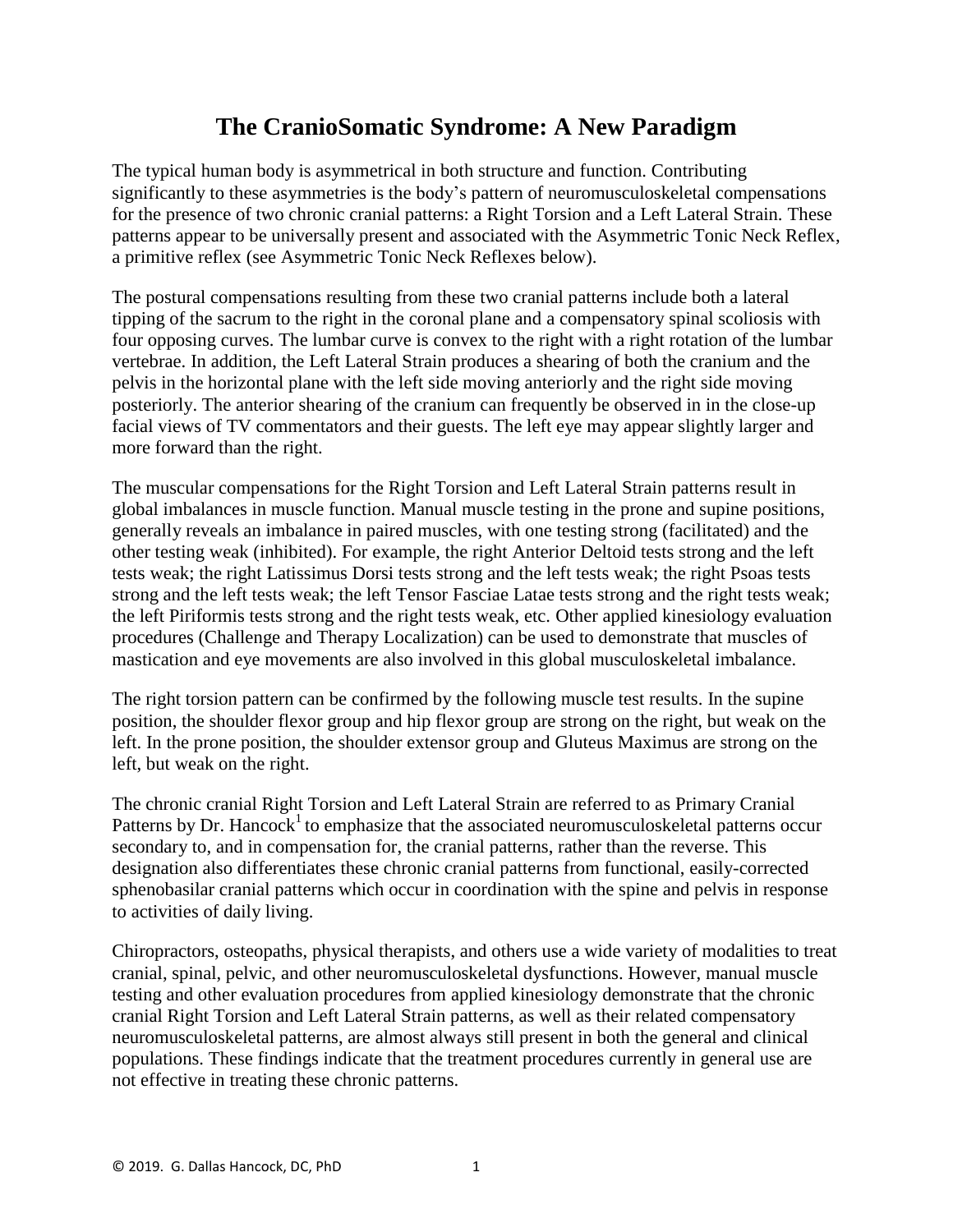An explanation for the failure of traditional approaches to correct these two chronic patterns may have to do with both the extent of the cranial distortions and their chronicity. These chronic cranial patterns can be considered 'pseudo-structural' in the sense that the position and function of the cranial components, and the resulting chronic patterns of musculoskeletal compensation, are both long-standing and require changes to the cranial soft tissue holding elements to release them. Both the cranial and musculoskeletal patterns can be identified in infants. 1

The resolution of these patterns requires the application of new concepts and special treatment procedures. These include adequate force (a pound or more for some releases), and a handhold capable applying and maintaining the forces needed to release the cranial soft-tissue holding elements and mobilize the osseous cranial structures. The cranial concepts and procedures presented in CranioStructural Integration (CSI), the third workshop in our CranioSomatic Therapy series, quickly and permanently release the chronic cranial patterns. The treatment procedures can be performed in one or two sessions and do not need to be repeated.<sup>1</sup>

Correction of the Right Torsion and Left Lateral Strain patterns, and the elimination of their related neuromusculoskeletal compensations, noted above, may be the key to the successful resolution of several difficult-to-resolve conditions or syndromes. These two chronic cranial patterns may be the underlying etiology of De Jarnette's chronic SOT Category 1 (pelvic torsion), Category 2 (weight-bearing sacroiliac dysfunction), and Category 3 (Psoas and Piriformis dysfunctions) described in Sacro Occipital literature.<sup>2, 3</sup> A functional short right leg with heel tension and a flaccid right gluteal region (Category 1 indicators) are generally found in the prone position; and positive Arm Fossa tests (Category 2 indicators) are generally found in the supine position. These Category 1 and Category 2 indicators are cleared by the CSI procedures.

The chronic Right Torsion and Left Lateral Strain patterns may also be the underlying etiology of the Common Compensatory Pattern (CCP) described by Zink and Lawson<sup>4</sup> in osteopathic literature. The CCP appears to involve both of these chronic patterns. The CCP is described as having a lateral tipping of the sacrum to the right in the coronal plane and a compensatory spinal scoliosis with four opposing curves. The lumbar curve is convex to the right with a right rotation of the lumbar vertebrae. These symptoms are also cleared by the CSI procedures.

Finally, the chronic Right Torsion and Left Lateral Strain patterns, and their resulting compensatory neuromusculoskeletal patterns, could explain Willard Carver's concept of 'The Typical'. This pattern is described by Beatty<sup>5</sup> and others<sup>6,7</sup> in chiropractic literature as a right sacroiliac dysfunction with a sacrum tipped and rotated to the right and a four-opposed compensatory rotational scoliosis with the lumbar convexity to the right. These symptoms are also cleared by the CSI procedures. The cited authors considered the Typical to be universally present and uncorrectable; Beatty referred to it as the hereditary norm of mankind.

## Asymmetric Tonic Neck Reflex (ATNR)

The ATNR is a primitive reflex that is present at birth. When the head is turned to either side, the tone of the flexor and extensor muscles is altered. On the side which the head is turned towards, the extensor muscles are facilitated and the flexor muscles are inhibited. On the side which the head is turned away from, the flexor muscles are facilitated and the extensor muscles are